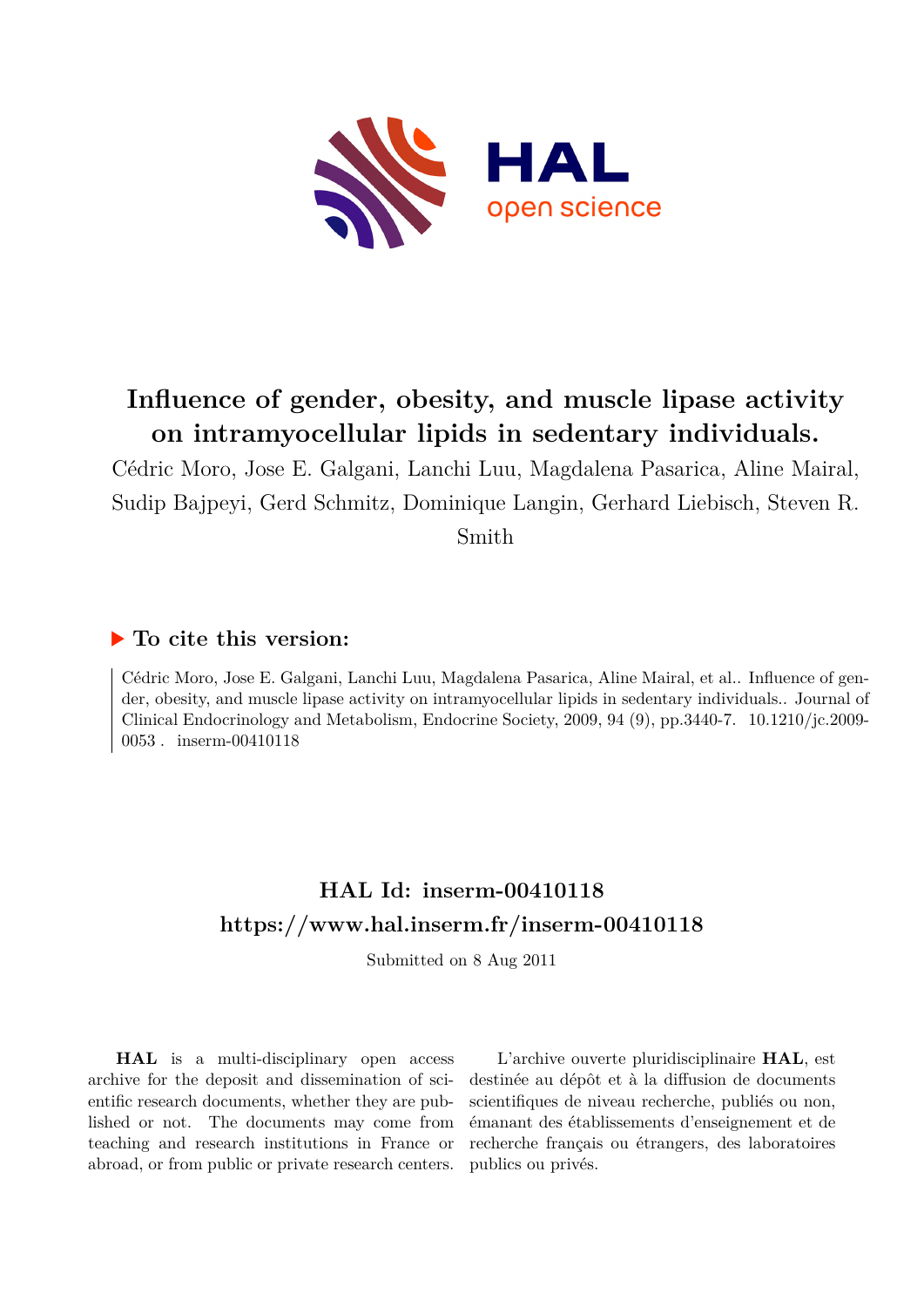Endocrine Care

# **Influence of Gender, Obesity, and Muscle Lipase Activity on Intramyocellular Lipids in Sedentary Individuals**

Cedric Moro, Jose E. Galgani, LanChi Luu, Magdalena Pasarica, Aline Mairal, Sudip Bajpeyi, Gerd Schmitz, Dominique Langin, Gerhard Liebisch, and Steven R. Smith

Departments of Molecular and Experimental Endocrinology (C.M., M.P., S.B., S.R.S.), Human Physiology (J.E.G.), and Nutrition and Diabetes (L.L.), Pennington Biomedical Research Center, Baton Rouge, Louisiana 70808; Institut National de la Santé et de la Recherche Médicale Unité 858 (A.M., D.L.), Institut de Médecine Moléculaire de Rangueil, F-31432 Toulouse, France; Institut Fédératif de Recherche 31 (A.M., D.L.), Université Paul Sabatier, Université de Toulouse, F-31432 Toulouse, France; Centre Hospitalier Universitaire de Toulouse (D.L.); F-31432 Toulouse, France; and Institute of Clinical Chemistry (G.S., G.L.), University of Regensburg, 93053 Regensburg, Germany

**Context:** Obesity and type 2 diabetes are associated with elevated intramyocellular lipids (IMCLs) and insulin resistance.

**Objective:** We tested the hypothesis that skeletal muscle lipases activity could influence IMCL content (including diacylglycerol and ceramides).

**Design and Patients:** The present study included 48 subjects with a wide range of age (19 – 68 yr) and body mass index (20-45 kg/m<sup>2</sup>) who underwent skeletal muscle biopsy, dual-energy x-ray absorptiometry and a hyperinsulinemic euglycemic clamp.

**Main Outcome Measures:** Insulin sensitivity by hyperinsulinemic clamp, and intramyocellular triacylglycerol (IMTG), diacylglycerol (DAG), and ceramides content, and triacylglycerol and diacylglycerol hydrolase activities were measured in biopsies of vastus lateralis. IMCL was measured by <sup>1</sup>H-magnetic resonance spectroscopy in a subgroup of 25 subjects. Multivariate regression analyses were performed to identify the main predictors of IMCL.

**Results:** Body fat was the main predictor of IMTG independently of the method and the type of muscle; IMTG concentration was higher in females *vs.* males and obese *vs.* nonobese subjects. Muscle DAG and ceramides concentrations were elevated in obese and type 2 diabetic subjects and were not related to body fat and fasting free fatty acids, whereas a direct association with the ratio of diacylglycerol hydrolase to triacylglycerol hydrolase activity (an index of incomplete triacylglycerol hydrolysis) was observed, which explained 54 and 38% of the variance in DAG and ceramides ( $P < 0.001$ ), respectively. DAG content was the main determinant of insulin resistance.

**Conclusions:** These data suggest that intramyocellular DAG is an independent predictor of insulin resistance in humans and that its levels correlate with lipolytic enzymes activity in skeletal muscle but not with markers of adiposity. **(***J Clin Endocrinol Metab* **94: 3440 –3447, 2009)**

ISSN Print 0021-972X ISSN Online 1945-7197 Printed in U.S.A.

Copyright © 2009 by The Endocrine Society

doi: 10.1210/jc.2009-0053 Received January 9, 2009. Accepted June 5, 2009. First Published Online June 16, 2009

Abbreviations: ATGL, Adipose triglyceride lipase; BMI, body mass index; DAG, diacylglycerol; DAGH, DAG hydrolase activity; FFA, free fatty acid; GDR, glucose disposal rate; IMCL, intramyocellular lipids; IMTG, intramyocellular triacylglycerol; MRS, magnetic resonance spectroscopy; PRESS, Point Resolved Spectroscopy; TAG, triacylglycerol; TAGH, TAG hydrolase activity; T2DM, type 2 diabetes mellitus.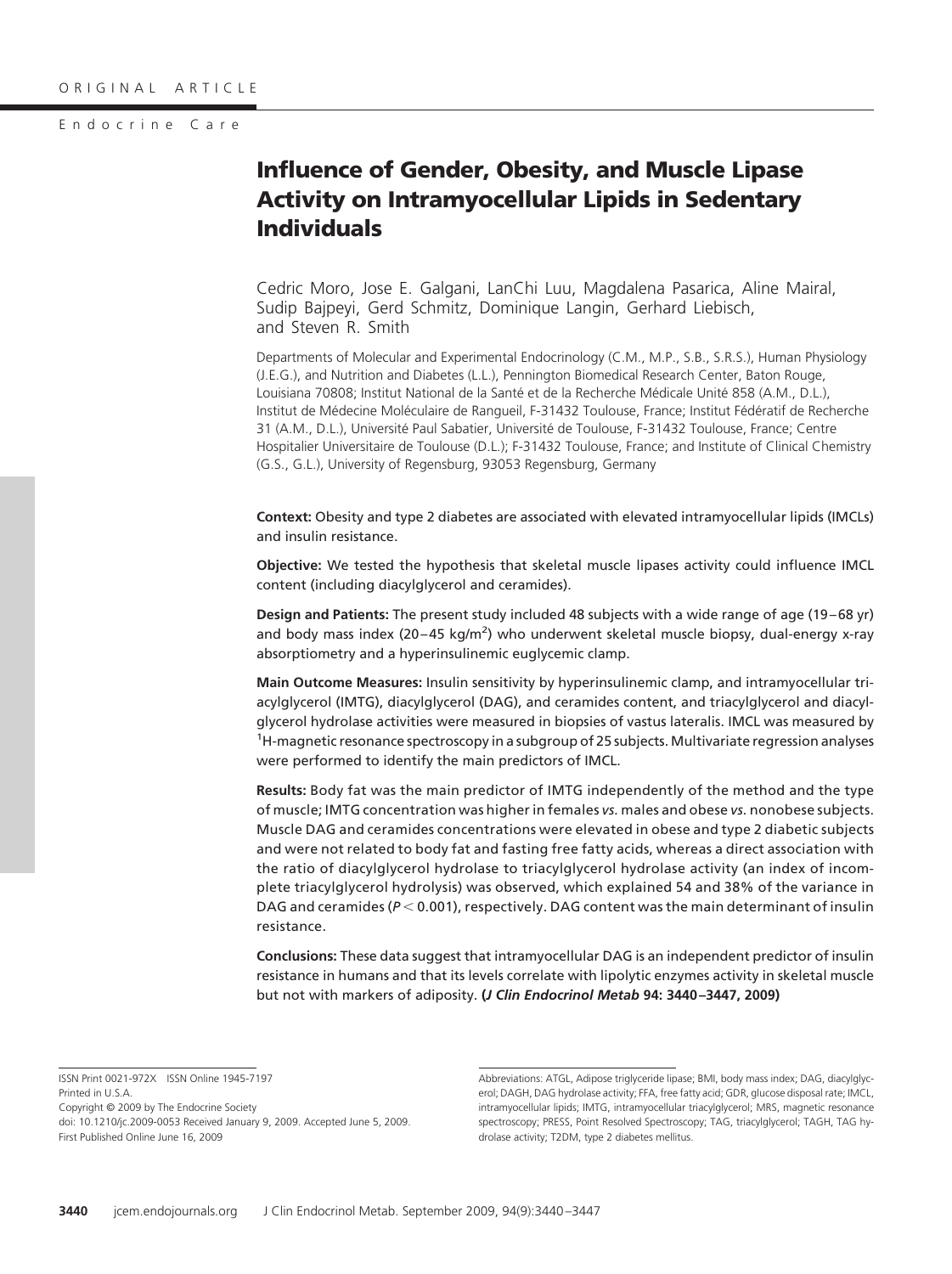**T**ype 2 diabetes mellitus (T2DM) is commonly associated with disorders in lipid metabolism including elevated plasma free fatty acid (FFA) concentration and ectopic lipid deposition in multiple peripheral tissues such as skeletal muscle (1, 2). Ectopic lipids mainly accumulate as triacylglycerol (TAG). An inverse association between intramyocellular triacylglycerol (IMTG) content and peripheral glucose disposal (measured by euglycemic hyperinsulinemic clamp) has been repeatedly reported (3–5). It has been proposed that reduced capacity for skeletal muscle fat oxidation, potentially due to mitochondrial dysfunction could contribute to IMTG accumulation, lipotoxicity, and insulin resistance (6, 7). However, evidence for a frank mitochondrial dysfunction in skeletal muscle in obesity and T2DM and its role on muscle lipid accumulation is lacking as recently reviewed (8, 9). Alternatively, elevated skeletal muscle FFA uptake could also contribute to elevated IMTG in obesity-associated insulin resistant states. It is still unclear at this point whether skeletal muscle FFA transport is increased in obese and type 2 diabetic subjects with studies showing either an increase (10) or no difference (11, 12) compared with lean controls. Thus, the cause of IMTG accumulation in sedentary subjects is poorly understood so far.

It is now accepted that it is not IMTG*per se* that induces insulin resistance but rather some lipotoxic intermediates such as diacylglycerol (DAG) and ceramides, which alter insulin signaling and action (7, 13–15). We hypothesized first that IMTG accumulate mainly as a consequence of increased adiposity and second that a dysregulation of IMTG turnover and lipolysis in skeletal muscle could contribute to elevated DAG and ceramides content. Lipolysis is the main catabolic reaction leading to the hydrolysis of one molecule of TAG into three fatty acid molecules (16). High rates of lipolysis and FFA release could contribute to *de novo* ceramides synthesis by generating palmitoyl-CoA

as shown in C2C12 myoblasts overexpressing adipose triglyceride lipase (ATGL) (17). In addition, an inability to completely hydrolyze TAG, due to an imbalance of TAG relative to DAG hydrolase activities, could contribute to increased DAG availability (18). To the best of our knowledge, there are currently no data available on the potential anthropometric and biochemical determinants of intramyocellular lipids (including DAG and ceramides) in humans. In the present study, we aimed first to identify the potential determinants of intramyocellular lipids (TAG, DAG, and ceramides) in sedentary humans and second to evaluate the role of skeletal muscle lipolysis as a determinant of markers of intramyocellular lipotoxicity (DAG and ceramides) and insulin sensitivity.

## **Subjects and Methods**

#### **Subjects**

Forty-eight sedentary male ( $n = 24$ ) and female ( $n = 24$ ) subjects were recruited in the study. Ten of 48 subjects had T2DM and were treated mainly with sulfonylurea, metformin, or diets. None of them were taking thiazolidinediones. The subjects had a wide range of body composition, age, insulin sensitivity, and metabolic status (Table 1). The subjects were recruited based on a sedentary lifestyle determined by activity index questionnaire and were not enrolled in any structured sports activities. The protocol was approved by the Institutional Review Board of the Pennington Biomedical Research Center, and all volunteers gave written informed consent. After completing the screening visit, total fat mass was measured on a dual-energy x-ray absorptiometer (QDR 4500A; Hologic Inc., Bedford, MA). The participants were asked to refrain from vigorous physical activity for 48 h before presenting to the Pennington inpatient clinic and ate a weight-maintaining diet consisting of 35% fat, 16% protein, and 49% carbohydrate 2 d before the clamp and the muscle biopsy. The muscle biopsy was performed in the morning after a 10- to 12-h overnight fast and before the clamp. Samples of vastus lateralis weighing 60 –100 mg were obtained

|                                        | Lean ( $n = 16$ ) | Obese ( $n = 32$ )            | Subjects with <sup>1</sup> H-MRS data |
|----------------------------------------|-------------------|-------------------------------|---------------------------------------|
| n (female/male)                        | 6/10              | 18/14                         | 9/16                                  |
| Ethnicity (white/black/Asian)          | 8/6/2             | 21/8/3                        | 14/10/1                               |
| Non-T2DM/T2DM                          | 16/0              | 22/10                         | 15/10                                 |
| Age (yr)                               | $24 \pm 1$        | 41 $\pm$ 3 <sup>a</sup>       | $35.6 \pm 2.4$                        |
| Body weight (kg)                       | $72.9 \pm 3.4$    | $90.8 \pm 2.7^{b}$            | $84.2 \pm 2.9$                        |
| BMI (kg/m <sup>2</sup> )               | $24.1 \pm 0.7$    | 32.4 $\pm$ 0.7 <sup>b</sup>   | $28.4 \pm 1.0$                        |
| Body fat $(\%)$                        | $22.3 \pm 2.0$    | $35.7 \pm 1.3^{b}$            | $27.7 \pm 1.6$                        |
| GDR $(mg/min^{-1} \cdot kg EMBS^{-1})$ | $8.3 \pm 0.7$     | 6.1 $\pm$ 0.4 <sup>b</sup>    | $9.9 \pm 0.6$                         |
| Fasting glucose (mg/dl)                | $85.6 \pm 1.7$    | $104.6 \pm 4.9^{\circ}$       | $101 \pm 4$                           |
| Fasting insulin (mU/liter)             | $8.7 \pm 0.9$     | $12.7 \pm 1.4^{\circ}$        | $10.5 \pm 0.9$                        |
| Fasting FFAs (mmol/liter)              | $0.35 \pm 0.04$   | $0.52 \pm 0.03^{b}$           | $0.44 \pm 0.03$                       |
| Fasting triglycerides (mg/dl)          | $98.7 \pm 10.9$   | 139.1 $\pm$ 14.8 <sup>a</sup> | $110 \pm 53$                          |

**TABLE 1.** Anthropometric and clinical characteristics of the subjects

EMBS, Estimated metabolic body size.

 $^{a} P < 0.05$ .

 $b$   $P$  < 0.01 *vs.* lean.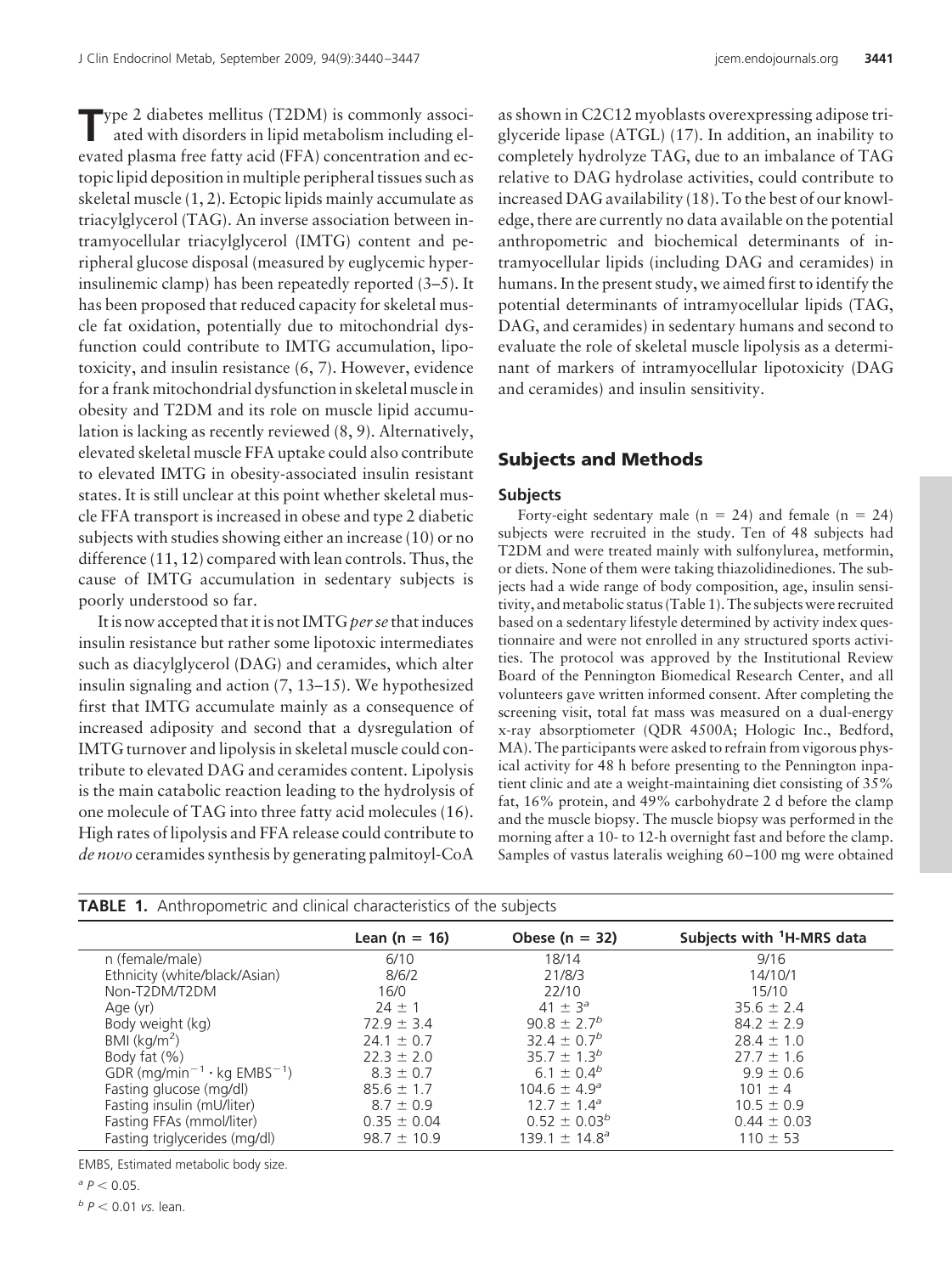using the Bergstrom technique, blotted, cleaned, and snap frozen in liquid nitrogen (19).

#### **Hyperinsulinemic euglycemic clamp**

Insulin sensitivity was measured by hyperinsulinemic euglycemic clamp. After an overnight fast, insulin (80 mU/  $m^{-2} \cdot min^{-1}$ ) and 20% glucose were administered for 2 h to maintain plasma glucose at 90 mg/dl. At this infusion rate, insulin has been previously shown to suppress more than 95% of hepatic glucose output in subjects with and without T2DM, and the glucose disposal is mainly dependent on skeletal muscle (20, 21). Plasmalevels of glucose andinsulin weremeasuredin triplicate at 5-minintervals at baseline and during steady state from 95 to 120 min. Glucose disposal rate (GDR) expressed in mg/min<sup>-1</sup> was adjusted for the estimated metabolic body size (kilograms of fat free mass  $+17.7$  (22). Fat-free mass was calculated as the difference between body weight and total fat mass.

### **1 H-magnetic resonance spectroscopy (MRS)**

Intramyocellular lipids (IMCL) were measured in the soleus and tibialis anterior muscles of the right calf by a <sup>1</sup>H-MRS technique on a GE Signa Excite 3T. 12.0-m5 build whole-body imaging and spectroscopy system using the Point Resolved Spectroscopy (PRESS) box technique (23). Measurements were acquired with volunteer lying in the supine position with right leg positioned inside a commercially made radiofrequency <sup>1</sup>H knee coil with the knee in the extension and ankle in a neutral position. IMCL contents were determined from the average of the sum of three PRESS boxes in the soleus and one PRESS in the tibialis anterior. Summing the signals increases the signal to noise ratio. Peak positions and areas of interest were determined by time domain fitting using Java-based magnetic resonance user interface and a set of prior knowledge files (24, 25). Areas of all peaks were normalized to the corresponding internal water peak as previously described (3).

#### **Lipase activity assays**

TAG and DAG hydrolase activities were measured on muscle tissue homogenates as previously described (26). Briefly, triolein and 1(3)-mono-oleyl-2-*O*-mono-oleylglycerol were emulsified with phospholipids by sonication. Triolein is a triglyceride containing three oleic acid specifically used to determine TAG hydrolase (TAGH) activity. 1(3)-mono-oleyl-2-*O*-mono-oleylglycerol is a DAG analog used to measure specifically the DAG hydrolase (DAGH) activity because it is not a substrate for monoacylglycerol lipase. Lipase activity data were normalized to total protein content determined in each sample and expressed in nanomoles per minute $^{-1}$  per milligram $^{-1}$ . We also calculated the ratio of DAGH to TAGH activity as a marker of complete TAG hydrolysis.

#### **TAG and DAG determination by gas chromatography/mass spectrometry**

Total lipids were extracted from frozen muscle tissue using the method of Folch *et al.* (27). The extracts were filtered and lipids recovered in the chloroform phase. TAG and DAG were isolated using thin-layer chromatography on Silica Gel 60 A plates developed in petroleum ether, ethyl ether, and acetic acid (80:20:1) and visualized by rhodamine 6G. The TAG and DAG band was scraped from the plate and methylated using BF3/

methanol as described by Morrison and Smith (28). The methylated fatty acids were extracted with hexane and analyzed by gas chromatography using an HP 5890 gas chromatograph equipped with flame ionization detectors, an HP 3365 Chemstation, and a capillary column (SP2380, 0.25 mm  $\times$  30 m, 0.25  $\mu$ m film; Supelco, Bellefonte, PA). Helium was used as a carrier gas. The oven temperature was programmed from 160 C to 230 C at 4 C/min. Fatty acid methyl esters were identified by comparing the retention times to those of known standards. Inclusion of the internal standards, 20:1 (trieicosenoin) and 17:0 (diheptadecanoin), permits quantitation of the amount of TAG and DAG in the sample. The absolute quantity of total and each subspecies of TAG and DAG was calculated and expressed in microgram per milligram wet tissue weight.

#### **Ceramides determination by electrospray ionization tandem mass spectrometry**

Ceramides was quantified by electrospray ionization tandem mass spectrometry as previously described (29). Briefly, lipid extracts were prepared by the method of Bligh and Dyer (30) in the presence of non-naturally occurring Cer 14:0, Cer 17:0. Samples were analyzed by direct flow injection on a Quattro Ultima triple-quadrupole mass spectrometer (Micromass, Manchester, UK) using a HTS PAL autosampler (Zwingen, Switzerland) and an Agilent 1100 binary pump (Waldbronn, Germany) with a solvent mixture of methanol containing 10 mM ammonium acetate and chloroform [3:1 (vol/vol)]. A flow gradient was performed starting with a flow of 55  $\mu$ l/min for 6 sec followed by 30  $\mu$ l/min for 1 min and an increase to 250  $\mu$ l/min for another 12 sec. Ceramides was analyzed using a fragment of mass to charge ratio 264 with *N*-heptadecanoyl-sphingosine as internal standard. Both ions  $[M+H]^+$  and  $[M+H-H<sub>2</sub>O]^+$  were used and quantification was achieved by calibration lines generated by addition of Cer 16:0, 18:0, 20:0, 24:1, and 24:0 to tissue samples. Correction of isotopic overlap of ceramides species as well as data analysis was performed by self-programmed Excel macros according to the principles described previously (31). The absolute quantity of total and each subspecies of ceramides was calculated and expressed in nanomoles per milligram wet tissue weight.

#### **Statistical analyses**

All statistical analyses were performed using SAS 9.1 Service Pack 4 for Windows (SAS Institute Inc., Cary, NC), and figures were generated using GraphPad Prism 5.0 for Windows (GraphPad Software Inc., San Diego, CA). The relationships between intramyocellular lipid content (IMTG, DAG, and ceramides) and anthropometric and clinical variables were analyzed using Spearman rank correlations. Differences in intramyocellular lipids according to gender (female *vs.* male), obesity (obese *vs.* nonobese), and interactions were analyzed using the mixed model. Tukey-Kramer *post hoc* multiple comparison tests were performed to evaluate specific differences between groups. Significant variables were then included in multivariate stepwise regression analyses after ln transformation to achieve normal distribution to identify the best predictors of IMTG, DAG, and ceramides. All values in figures and tables are presented as mean  $\pm$  sem. Statistical significance was set at  $P < 0.05$ .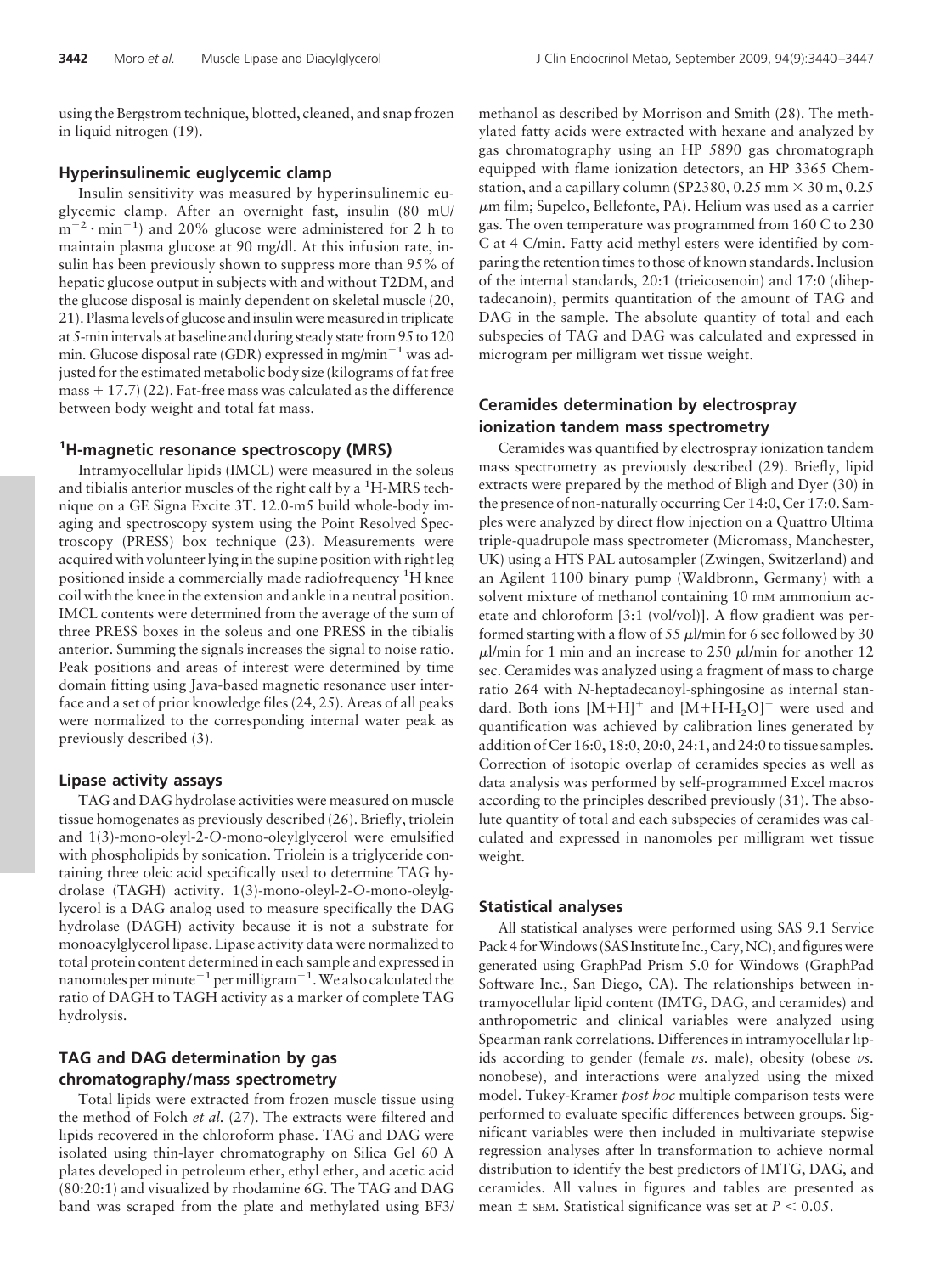Female Male

#

**Lean Obese 0.00**

**Lean Obese 0.00**

**FIG. 1.** Gender difference in total IMTG (A), DAG containing 18:1 fatty acids (B), and saturated ceramide (C) content in lean and obese subjects. Statistical analyses were performed using two-way ANOVA.  $*$ ,  $P < 0.05$  when compared with lean;  $#$ ,  $P < 0.05$  when compared

#

\*

\*

\*

\*

\*

**5**

**0.05 0.10 0.15 0.20 0.25**

**0.01**

**0.02**

**0.03**

**10**

**Total IMTG (**µ**g/mg wet wt)**

µg/mg wet wt) **Total IMTG** 

**B**

**DAG 18:1 (**µ**g/mg wet wt)**

(µg/mg wet wt) DAG 18:1

**C**

**Saturated ceramides (nmol/mg wet wt)**

Saturated ceramides (nmol/mg wet wt)

**A**

**15**





#### **Determinants of IMTG**

(including 15 nonobese and 10 obese).

IMTG was positively correlated with age, body mass index (BMI), body fat, and skeletal muscle TAGH activity (Table 2). Similarly, IMCL both in soleus and tibialis anterior was positively related to age, BMI, body fat, and fasting FFAs (data not shown). Of importance, IMTG was positively correlated with intramyocellular DAG ( $r =$ 0.38,  $P = 0.01$ ) and ceramides ( $r = 0.51$ ,  $P = 0.002$ ). We next performed multivariate regression analyses to identify the determinants of IMTG. In a model including age, body fat, gender, obesity, and skeletal muscle TAGH activity as independent variables, body fat was the best predictor of IMTG, explaining  $44\%$  of its variance ( $P \leq$ 0.0001) (Table 3). Consistently, using the same regression model, body fat was the main independent determinant of IMCL measured by <sup>1</sup>H-MRS in tibialis anterior ( $r^2 = 0.30, P = 0.0054$ ). Body fat remained the best predictor of IMTG in moderately obese subjects with

**TABLE 2.** Spearman correlations of IMTG, DAG, ceramides, and insulin sensitivity, with various anthropometric and clinical variables

|                                                                | Dependent variables |                   |                   |                      |  |
|----------------------------------------------------------------|---------------------|-------------------|-------------------|----------------------|--|
| Independent variables                                          | <b>IMTG</b>         | <b>DAG</b>        | <b>Ceramides</b>  | <b>GDR</b>           |  |
| Age (yr)                                                       | $0.33^{a}$          | 0.22              | 0.29              | $-0.34$              |  |
| BMI ( $kg/m2$ )                                                | $0.32^{\circ}$      | 0.12              | 0.22              | $-0.48^{b}$          |  |
| Body fat (%)                                                   | 0.63 <sup>c</sup>   | 0.27              | 0.32              | $-0.37$ <sup>a</sup> |  |
| Fasting FFAs (mmol/liter)                                      | 0.28                | 0.05              | 0.31              | $-0.44^{\circ}$      |  |
| GDR (mg/min <sup>-1</sup> $\cdot$ kg EMBS <sup>-1</sup> )      | $-0.48^{b}$         | $-0.34^{\circ}$   | $-0.49^{b}$       |                      |  |
| IMTG $(\mu g/mg)$                                              |                     | 0.38 <sup>a</sup> | $0.51^{b}$        | $-0.48^{b}$          |  |
| $DAG$ ( $\mu$ g/mg)                                            | $0.38^{a}$          |                   | 0.54 <sup>c</sup> | $-0.34^{\circ}$      |  |
| Ceramides (nmol/mg)                                            | $0.51^{b}$          | $0.54^{c}$        |                   | $-0.49^{b}$          |  |
| Muscle TAGH (nmol/min <sup>-1</sup> $\cdot$ mg <sup>-1</sup> ) | $0.42^{b}$          | $0.34^{a}$        | $0.44^{b}$        | $-0.04$              |  |
| Muscle DAGH (nmol/min <sup>-1</sup> $\cdot$ mg <sup>-1</sup> ) | $-0.26$             | $-0.23$           | $-0.30$           | $0.46^{b}$           |  |
| Muscle DAGH/TAGH                                               | $-0.57^{c}$         | $-0.50^{\circ}$   | $-0.44^{b}$       | 0.36 <sup>a</sup>    |  |

Value are given as the Spearman correlation coefficient.

 $^{a} P < 0.05$ .

**Results**

with male.

**Subject characteristics**

The anthropometric and clinical characteristics of the population are presented in Table 1. As expected, the obese subjects had higher body weight, percentage of body fat, fasting glucose, FFAs, insulin, and triglycerides compared with the lean. Thus, the obese group had reduced whole-body insulin sensitivity as measured by clamp. The

 $b$   $p$   $<$  0.01.

 $\sigma$ <sup>c</sup>  $P$  < 0.001.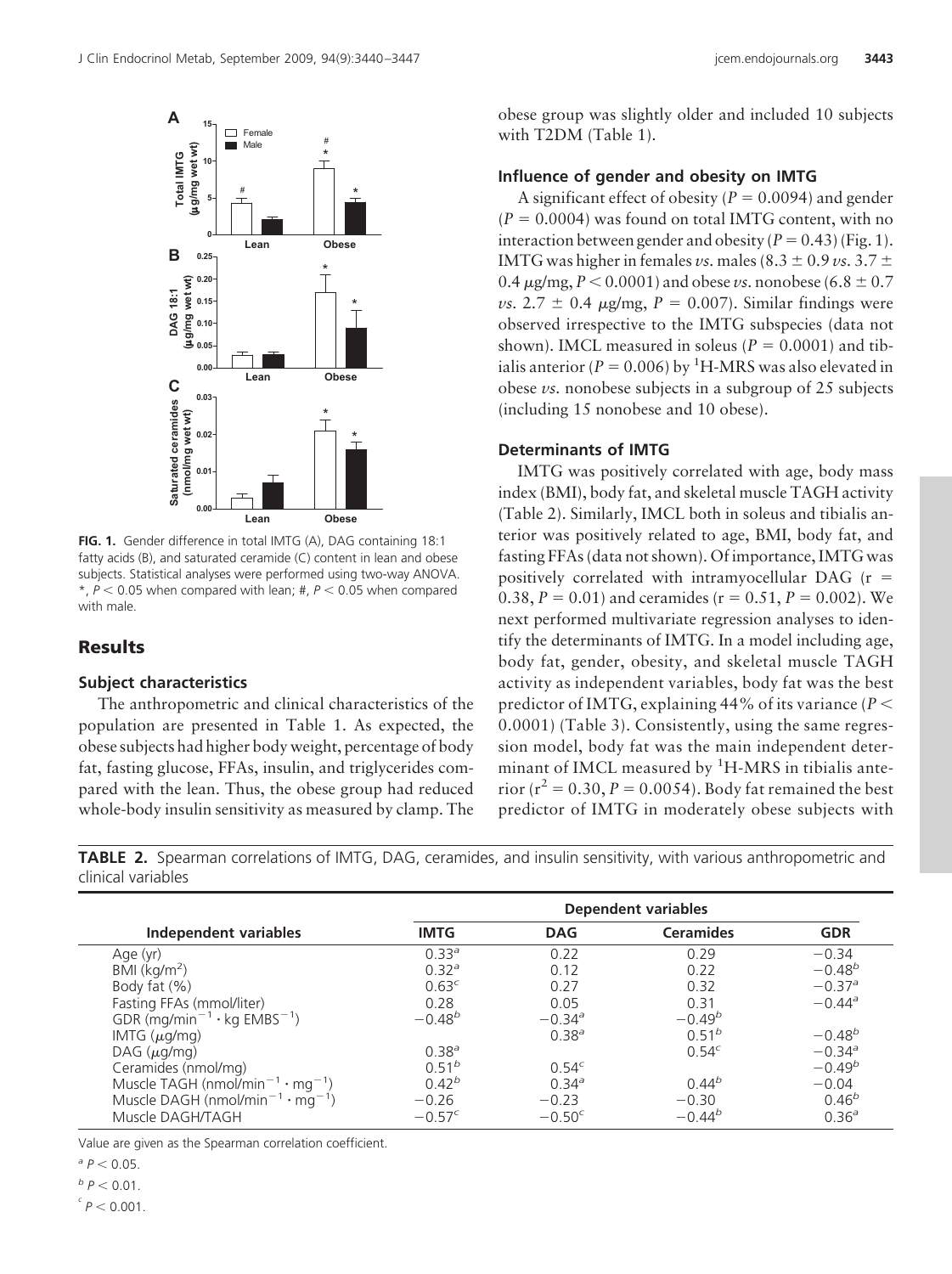| <b>IADLE 3.</b> Determinants of intramyocentrial lipids in multivariate stepwise regression analyses |                              |          |           |             |          |  |  |
|------------------------------------------------------------------------------------------------------|------------------------------|----------|-----------|-------------|----------|--|--|
| <b>Dependent variables</b>                                                                           | <b>Determinants</b>          |          | <b>SE</b> | Model $r^2$ | Model P  |  |  |
| IMTG                                                                                                 | Body fat $(\%)^a$            | 1.230    | 0.218     | 0.44        | < 0.0001 |  |  |
| DAG.                                                                                                 | DAGH/TAGH <sup>b</sup>       | $-1.012$ | 0.171     | 0.54        | < 0.0001 |  |  |
| Ceramides                                                                                            | <b>DAGH/TAGH<sup>c</sup></b> | $-0.428$ | በ በ99     | 0.38        | 0.0002   |  |  |

**TABLE 3.** Determinants of intramyocellular lipids in multivariate stepwise regression analyses

*<sup>a</sup>* Independent variables included in the model were age, body fat, obesity, gender, and TAGH activity.

*<sup>b</sup>* Independent variables included in the model were obesity, gender, ceramides, IMTG, and the ratio of DAGH to TAGH activity.

*<sup>c</sup>* Independent variables included in the model were obesity, gender, DAG, IMTG, and the ratio of DAGH to TAGH activity.

BMI less than 35 kg/m<sup>2</sup> ( $r^2 = 0.40$ ,  $P = 0.0001$ ). The percentage of body fat was a better predictor of IMTG in lean  $(r^2 = 0.70, P = 0.0025)$  compared with obese subjects ( $r^2 = 0.42$ ,  $P = 0.02$ ).

#### **Influence of gender and obesity on intramyocellular lipases activity**

A significant and independent effect of gender  $(P =$ 0.015) and obesity ( $P = 0.037$ ) was found on TAGH activity, with no significant interaction between gender and obesity  $(P = 0.10)$ . TAGH activity was higher in females *vs.* males  $(0.045 \pm 0.005 \text{ vs. } 0.019 \pm 0.001 \text{ nmol}$  $\text{min}^{-1} \cdot \text{mg}^{-1}$ ,  $P \, < \, 0.0001$ ) and obese *vs*. nonobese  $(0.035 \pm 0.004 \text{ vs. } 0.021 \pm 0.003 \text{ nmol/min}^{-1} \cdot \text{mg}^{-1})$  $P < 0.01$ ) (Fig. 2A). DAG hydrolase activity and the ratio of DAGH to TAGH activity were lower in obese *vs.* nonobese subjects  $(0.44 \pm 0.02 \text{ vs. } 0.53 \pm 0.03 \text{ nmol})$  $\text{min}^{-1} \cdot \text{mg}^{-1}$ ,  $P < 0.0001$  and  $16.4 \pm 1.3$  *vs.* 27.7  $\pm$  2.2



**FIG. 2.** Gender difference in TAGH activity (A), DAGH activity (B), and the ratio of DAGH to TAGH activity (C), in lean and obese subjects. Statistical analyses were performed using two-way ANOVA.  $*$ ,  $P < 0.05$  when compared with lean;  $#$ ,  $P < 0.05$  when compared with male.

arbitrary units,  $P < 0.0001$ , respectively). There was no gender difference in DAGH activity and the ratio of DAGH to TAGH activity and no interaction between obesity and gender (Fig. 2, B and C).

## **Influence of gender and obesity on intramyocellular diacylglycerol and ceramides**

Intramyocellular DAG and ceramide levels were not different between males and females irrespective of their fatty acid profile. Intramyocellular DAG ( $0.33 \pm 0.05 \nu s$ .  $0.13 \pm 0.01$   $\mu$ g/mg,  $P < 0.01$ ) and ceramides (0.022  $\pm$  $0.002 \text{ }\nu s$ .  $0.015 \pm 0.002 \text{ nmol/mg}$ ,  $P = 0.02$ ) content was elevated in obese *vs.* nonobese subjects. When we looked specifically into the fatty acid profile, we noticed a significant increase in DAG containing oleic acid  $(18:1)$   $(P =$ 0.01) and saturated ceramide concentrations ( $P < 0.0001$ ) in obese *vs.* nonobese subjects (Fig. 1, B and C). We found a positive relationship between DAG and ceramides (r  $\,$   $\,$  $(0.54, P = 0.0009)$ . DAG and ceramides were not correlated with age, BMI, body fat, and fasting FFAs (Table 2). However, these two lipid species were correlated with the skeletal muscle TAGH activity and even stronger with the ratio of DAGH to TAGH activity (Table 2).

## **Determinants of intramyocellular DAG and ceramides**

We next investigated the determinants of intramyocellular DAG concentration. In a model including obesity, gender, IMTG, ceramides, and the ratio of DAGH to TAGH activity as independent variables, the ratio of DAGH to TAGH activity was the strongest determinant of DAG, explaining more than half of the variance ( $r^2 =$ 0.54,  $P < 0.0001$  (Table 3). Similarly, in a model including obesity, gender, IMTG, DAG, and the ratio of DAGH to TAGH activity as independent variables, ceramide content was best predicted by the ratio of DAGH to TAGH ( $r^2 = 0.38, P = 0.0002$ ) (Table 3). To exclude the confounding effect of T2DM on these relationships, we repeated the analyses in non-T2DM subjects only. The ratio of DAGH to TAGH activity remained the major determinant of skeletal muscle DAG ( $r^2 = 0.65$ ,  $P < 0.0001$ ) and ceramides ( $r^2 = 0.48$ ,  $P = 0.0002$ ).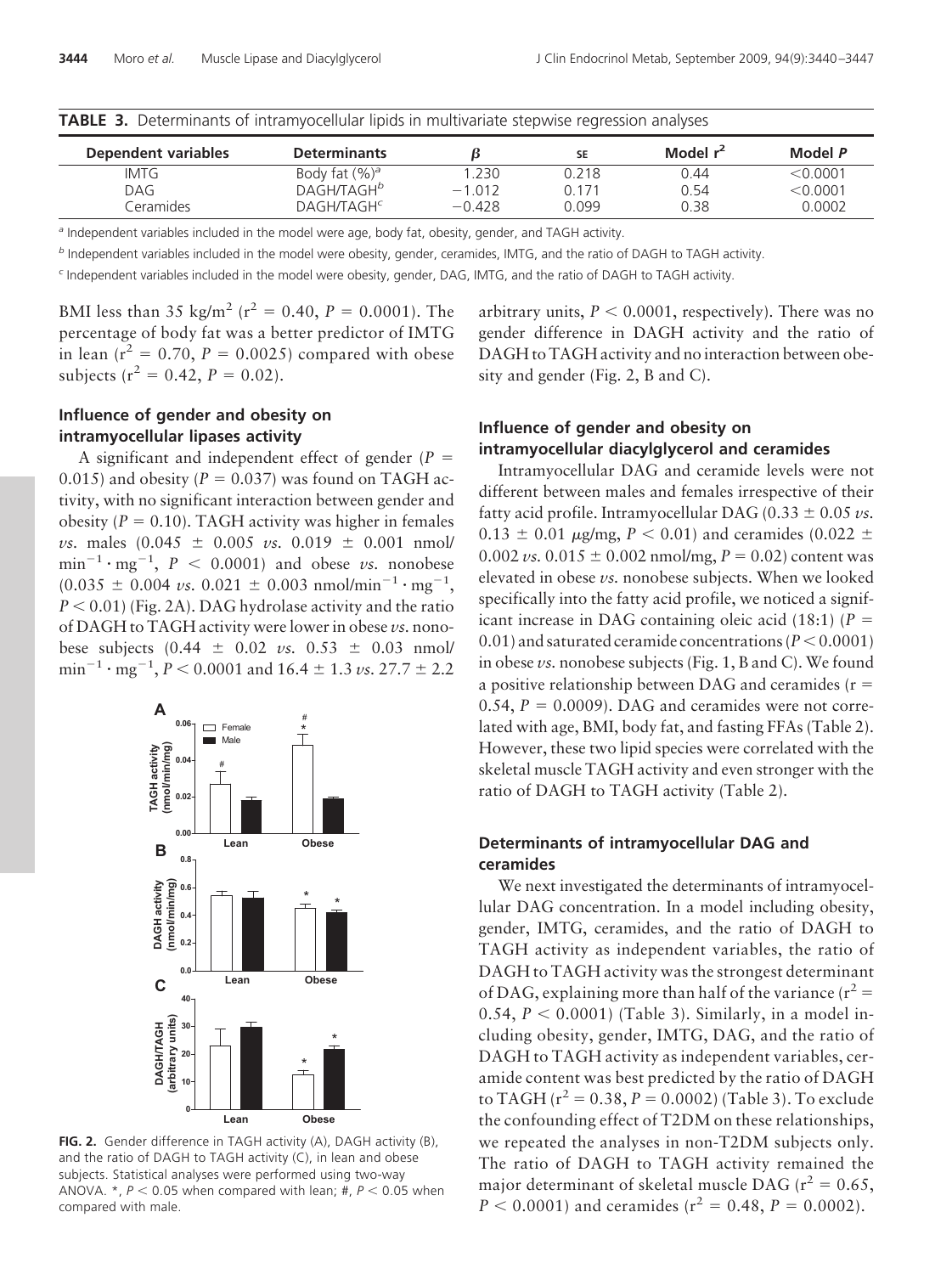#### **Relationship between intramyocellular lipids and insulin sensitivity**

Insulin sensitivity was lower in obese *vs*. nonobese ( $P =$ 0.01) subjects, with no significant effect of gender  $(P =$ 0.78) and interaction  $(P = 0.28)$ . As shown in Table 2, insulin sensitivity was negatively correlated with anthropometric indices of fatness such as BMI, body fat, and fasting FFAs as well as to all three intramyocellular lipid species measured (Table 2). This finding was further supported when IMCL measured by <sup>1</sup>H-MRS was also inversely related to insulin sensitivity in soleus ( $r = -0.48$ ,  $P = 0.02$ ) and tibialis anterior ( $r = -0.40, P = 0.06$ ). Importantly, the relationship between IMTG and insulin sensitivity was lost after adjustment for intramyocellular DAG content  $(r = -0.18, P = 0.36)$ . Of interest, insulin sensitivity was positively correlated with the skeletal muscle DAGH activity and the ratio of DAGH to TAGH (Table 2).

#### **Discussion**

In the present study, we investigated for the first time in humans the determinants of intramyocellular lipids including the two insulin resistance-inducing lipid species DAG and ceramides and related these to insulin sensitivity. We found that IMTG is primarily related to the percentage of body fat in sedentary populations, whereas intramyocellular DAG and ceramides are mainly determined within the skeletal muscle by the ratio of DAGH to TAGH activity, a marker of lipolysis, and independent of adiposity. An imbalance of TAGH relative to DAGH activity might contribute to intramyocellular lipotoxicity and insulin resistance. These data suggest a previously underappreciated link between skeletal muscle lipolysis, lipotoxicity, and insulin resistance.

The strength of the present study is that we measured simultaneously all three intramyocellular lipids species (TAG, DAG, and ceramides) in biopsy samples obtained from a well clinically phenotyped population. Of importance, intramyocellular DAG and ceramides were measured using gold standard mass spectrometry methods as previously discussed (29).We also investigated for the first time the hypothesis that skeletal muscle lipase activity might determine intramyocellular lipotoxicity and therefore insulin resistance in the fasted condition. Alternatively, increased plasma FFA fractional extraction by the skeletal muscle during the postprandial condition and a mismatch between FFA uptake and oxidation could likely contribute to lipotoxicity and insulin resistance (8, 32). One limitation of the present study could be due to the direct measure of IMTG in vastus lateralis biopsies that could be contaminated by infiltrated adipocytes. How-

ever, in support of these findings, we observed similar associations between markers of adiposity and IMCL in a subgroup of subjects in which IMCL was measured by <sup>1</sup>H-MRS in soleus and tibialis anterior. Another limitation is that the present study may be underpowered to capture significant differences in intramyocellular DAG and ceramides between groups, especiallyin subjects with T2DM. Therefore, we strictly focused our analysis on the effect of obesity and gender on intramyocellular lipids and lipase activity.

Since the late 90s, an inverse relationship between IMTG and insulin sensitivity has been reported by several independent groups (3–5). Later it was shown that this relationship is valid in sedentary populations but modified by the level of aerobic fitness. Indeed, IMTG is adaptatively increased in the muscle of endurance-trained athletes to sustain muscle activity during long-lasting endurance activities and actually positively predicts insulin sensitivity (33). Several groups demonstrated increased IMTG content in obesity and T2DM and in athletes using various methodologies (11, 33, 34). Here we show that IMTG is mainly determined by the percentage of body fat in sedentary subjects, regardless of the technique used for its determination [*i.e.* biochemical (*ex vivo*) or spectroscopic (*in vivo*)] and the characteristic of the muscle assessed (*i.e.* vastus lateralis, tibialis anterior, or soleus). This is consistent with a previous report in which IMTG content in tibialis anterior measured by  $\rm ^1H\text{-}MRS$  was positively related to body fat (33) but in contrast with another report showing no association between IMTG measured from vastus lateralis biopsies and indices of adiposity in Pima Indians (4). The discrepancy might be due to the sample size, the methodology used to measure both body fat and IMTG in skeletal muscle, and/or study population characteristics. It has been hypothesized that increased intramyocellular lipid content could result from increased plasma FFA availability and/or reduced fat oxidation, possibly due to mitochondrial dysfunction (7). In the present study, IMCL measured by <sup>1</sup>H-MRS was positively related to fasting FFAs. Increased adiposity and plasma FFA concentrations would therefore be sufficient to increase IMCL content unless skeletal muscle FFA uptake is reduced. This is unlikely because leg muscle FFA fractional uptake is either similar (6) or increased (35) in obese compared with lean individuals. It is then highly possible that IMTG mainly accumulate as a consequence of increased adiposity and plasma FFA availability.

In the present study, we show that intramyocellular DAG and ceramides were not related to any anthropometric parameters, possibly suggesting that lipotoxicity is mainly determined within the skeletal muscle independently of the degree of adiposity. Here we show that the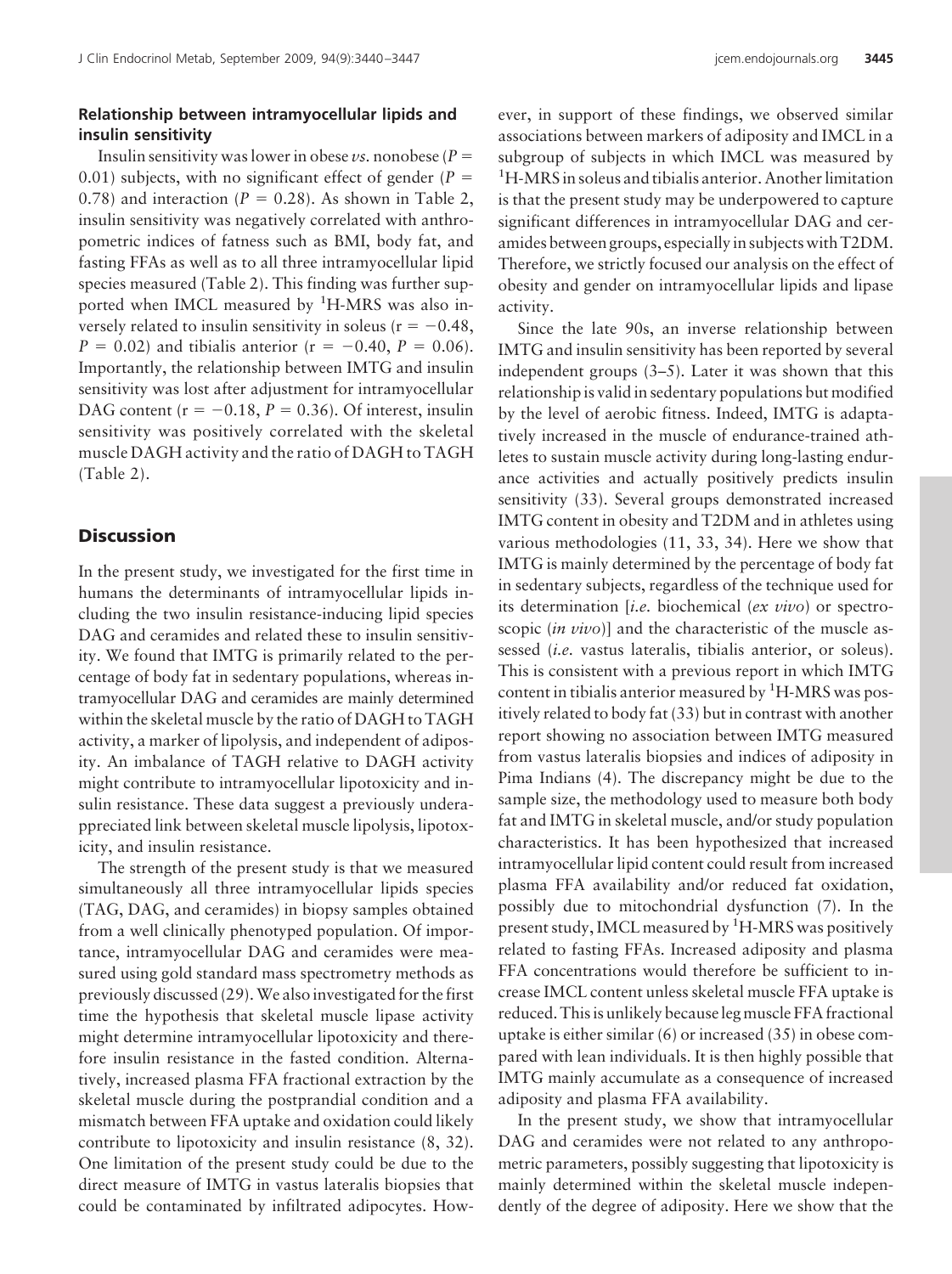ratio of DAGH to TAGH activity, a marker of incomplete TAG hydrolysis, is a strong determinant of intramyocellular DAG and ceramide content, explaining 54 and 38% of the variance in both lipid species in our population, respectively. A low ratio of DAGH to TAGH activity is associated with elevated intramyocellular lipotoxic lipid species. Mechanistically, this could be driven by a combination of high rates of TAG hydrolysis and reduced DAG hydrolysis in obese subjects. Increased TAG hydrolase activity may contribute to higher fatty acid release and *de novo* ceramide synthesis by generating palmitoyl-CoA (17). In addition, reduced DAG hydrolase activity contributes to a lower DAG turnover rate and therefore increased DAG availability. Recent studies indicate the presence of ATGL in human skeletal muscle (36, 37). These studies suggest that ATGL might play an important role in the regulation of IMTG besides hormone-sensitive lipase. Thus, a reduced DAGH to TAGH activity ratio in obese subjects is consistent with the observation of Jocken *et al.* (37) showing a reduced hormone-sensitive lipase protein expression and lower forearm glycerol release in obese insulin-resistant subjects. Our study provides a common mechanism of synthesis of DAG and ceramides through the activity of skeletal muscle lipases. This observation requires further functional investigation.

We next examined the relationship between intramyocellular lipids and insulin sensitivity. All three lipid classes (TAG, DAG, and ceramides) were negatively correlated with insulin sensitivity. IMTG irrespective of the fatty acid profile, DAG (18:1), and total saturated ceramide content were significantly elevated in obese. This is in agreement with other studies that have shown a link between elevated intramyocellular DAG and ceramide content and insulin resistance in humans (15, 38). There was an independent effect of obesity on all three lipid species. Interestingly, the association between IMTG and insulin sensitivity was lost after adjustment for intramyocellular DAG, suggesting that this bioactive lipid is more mechanistically associated with insulin resistance. For instance, FFA-induced insulin resistance during lipid infusion studies seems to depend mainly on DAG-mediated Ser phosphorylation of insulin receptor susbtrate-1 and inhibition of insulin signaling (14, 15). Insulin resistance, which occurs in response to high saturated fat diets and glucocorticoids, depends more on ceramides (39). Thus, ceramide synthesis is not affected by mono- or polyunsaturated fat (13). The difference between those studies might depend on the nature of the fatty acid cocktail used to prepare lipid infusion or diets. However, it is still largely unknown how these lipotoxic intermediates accumulate and whether they contribute to insulin resistance simultaneously. In the present study, DAG and ceramides were both moderately related to each other and to IMTG. However, we found that only DAG was a significant determinant of insulin sensitivity, suggesting that DAG could be more mechanistically related to skeletal muscle insulin resistance in humans as previously discussed (7).

In conclusion, the data show that IMTG might mainly accumulate as a consequence of higher adiposity, whereas markers of intramyocellular lipotoxicity (DAG and ceramides) are determined within the skeletal muscle. The data show that intramyocellular DAG is a significant determinant of insulin resistance in sedentary humans and that its levels are in large part determined by the activity of lipolytic enzymes within the skeletal muscle independently of adiposity. The next step should focus on mechanistic studies to investigate the functional relationship between skeletal muscle lipolysis, intramyocellular lipotoxicity, and insulin resistance. It will also be important to determine whether primary defects in skeletal muscle lipolysis can cause insulin resistance.

#### **Acknowledgments**

We are very grateful to Shantele Thomas, Diana Albarado, and Kori Murray for outstanding technical support. A special thank you also goes to the study participants.

Address all correspondence and requests for reprints to: Cedric Moro, Ph.D., Pennington Biomedical Research Center, 6400 Perkins Road, Baton Rouge, Louisiana 70808. E-mail: cedric.moro@pbrc.edu.

This work was supported by pilot and feasibility Grant 340- 40-0123 from the Biomedical Research Center (to C.M.), Grant 2003-34323-14010 from the U.S. Department of Agriculture, Grant P30-DK072476 from the Clinical Nutrition Research Unit, National Institutes of Heath (NIH) (to S.R.S.), NIH Grant T32-DK064584 (to L.L.), and the Commission of the European Communities (Integrated Project HEPADIP, http://www.hepadip. org/), Contract LSHM-CT-2005-018734 (to D.L.). We also thank the Hormone Assay and Analytical Services Core and Vanderbilt Diabetes Research and Training Center supported by NIH Grant DK20593 for TAG and DAG analyses. J.E.G. is supported by a fellowship from the International Nutrition Foundation/Ellison Medical Foundation.

Disclosure Summary: The authors have nothing to disclose.

#### **References**

- 1. **McGarry JD** 2002 Banting lecture 2001: dysregulation of fatty acid metabolism in the etiology of type 2 diabetes. Diabetes 51:7–18
- 2. **DeFronzo RA** 2004 Pathogenesis of type 2 diabetes mellitus. Med Clin North Am 88:787– 835, ix
- 3. **KrssakM, Falk Petersen K, Dresner A, DiPietro L, Vogel SM, Rothman DL, RodenM, Shulman GI** 1999 Intramyocellular lipid concentrations are correlated with insulin sensitivity in humans: a 1H NMR spectroscopy study. Diabetologia 42:113–116
- 4. **Pan DA, Lillioja S, Kriketos AD, Milner MR, Baur LA, Bogardus C,**